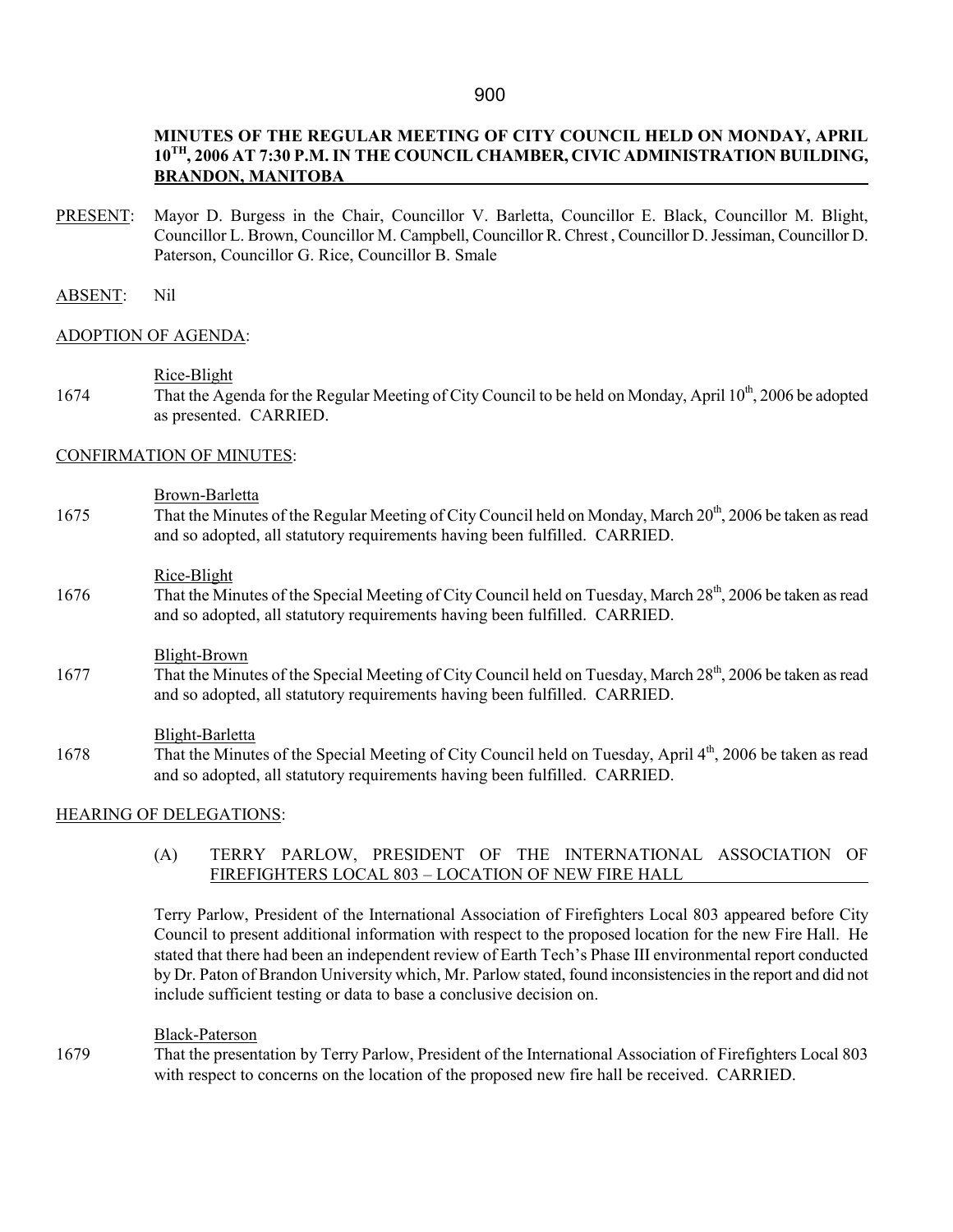### (B) PERRY ROQUE, SPORTSPLEX MANAGER – TRUE SPORT CONCEPT

Perry Roque, Sportsplex Manager, appeared before City Council to provide a power point presentation with respect to the True Sport Concept. He stated that the core values endorsed by True Sport would be beneficial for patrons in all City facilities and throughout the community.

It was noted that this item would be dealt with further under the Order of General Business.

Brown-Paterson

1680 That the presentation by Perry Roque, Sportsplex Manager, with respect to the True Sport Concept be received. CARRIED.

### (C) GLEN KRUCK, BRANDON'S COMMUNITY LAND TRUST AND AFFORDABLE HOUSING **COALITION**

Glen Kruck of the Canadian Mental Health Association Westman Region, in conjunction with Robert Ironstand of the Brandon Friendship Centre and Arnold Grambo of Habitat for Humanity, appeared before City Council to summarize the written material submitted by The Community Land Trust and Affordable Housing Coalition dated January 13<sup>th</sup>, 2006 which had been provided to Council. He stated that there had been a dramatic increase in the number of individuals who pay more than 30% of their income for housing. He outlined the material provided for development of affordable housing on the former Brandon Mental Health Centre property. He requested City Council to consider the donation of one serviced lot to be used as a means to demonstrate the roaming land trust concept.

### Barletta-Smale

1681 That the presentation by Glen Kruck with respect to Brandon's Community Land Trust and Affordable Housing Coalition be received. CARRIED.

### PUBLIC HEARINGS:

### (A) VARIATION – 1040 RICHMOND AVENUE (REID O/B/O MCMUNN & YATES BUILDING SUPPLIES (1982) LTD.)

Councillor Paterson declared a conflict of interest and left the Council Chamber without any further discussion.

City Council sat to receive representation on the above noted matter.

Trent Reid appeared before City Council in support of the application and to answer any questions. He stated that the purpose of the application was to allow for the construction of an accessory storage building.

No further written or verbal representation was put forward either in support of or in opposition to this application.

#### Campbell-Jessiman

1682 That the Public Hearing for the variation application by Trent Reid on behalf of McMunn & Yates Building Supplies (1982) Ltd. for 1040 Richmond Avenue be concluded. CARRIED.

### Campbell-Jessiman

1683 That the variation application by Trent Reid, applicant on behalf of owner, McMunn & Yates (1982) Ltd, to vary the minimum required side yard from 3m (9.8') to 1.5m (4.9') to accommodate the construction of an accessory storage building at 1040 Richmond Avenue (Lot 3, Plan 43636 BLTO) be approved, whereby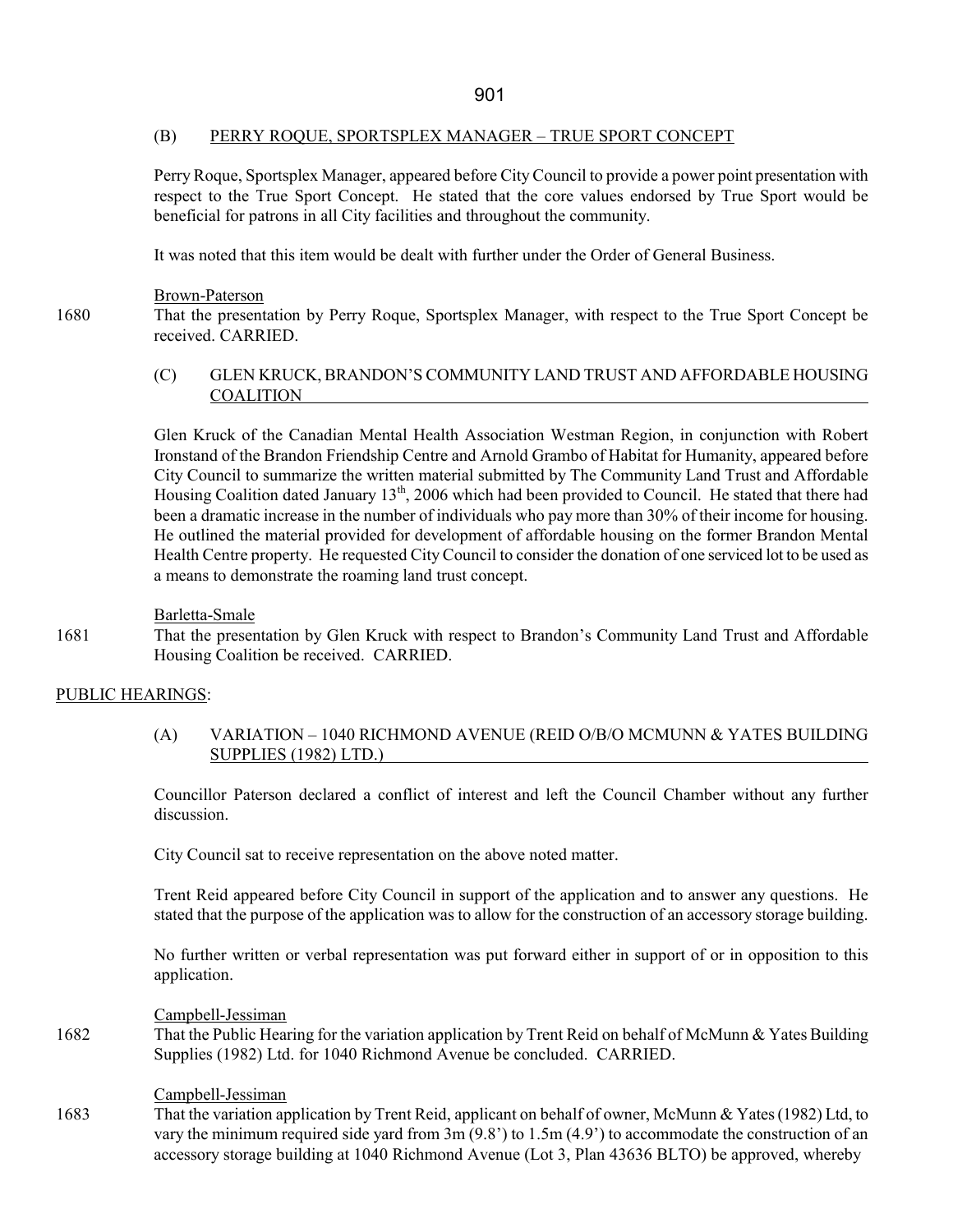such approval is hereby granted in accordance with the intent of the application dated February 27<sup>th</sup>, 2006, the letter of intent and the attached drawing, subject to the owner or successor entering into an access agreement with the owner of the portion of Ottawa Avenue that is currently in the process of being closed. CARRIED AS AMENDED.

#### AMENDMENT

Chrest-Smale

1684 That the above motion be amended by deleting therefrom the words: "subject to the owner or successor entering into an access agreement with the owner of the portion of Ottawa Avenue that is currently in the process of being closed". CARRIED.

Following the above motion being voted on, Councillor Paterson re-entered the Council Chamber.

#### (B) VARIATION – 91 FALCON CRESCENT (WINTERS)

City Council sat to receive representation on the above noted matter.

Garry Winters appeared in support of his application and to answer any questions. He stated that the purpose of his application was to allow the existing deck to be covered.

No further written or verbal representation was put forward either in support of or in opposition to this application.

Campbell-Jessiman

1685 That the Public Hearing for the variation application by Garry and Lorraine Winters for 91 Falcon Crescent be concluded. CARRIED.

#### Campbell-Paterson

1686 That the variation application by Garry and Lorraine Winters to reduce the minimum required rear yard from 7.6m (25') to 4.572m (15') to accommodate the construction of a sunroom at 91 Falcon Crescent (Lot 14, Block 2, Plan 36846 BLTO), be approved whereby such approval is hereby granted in accordance with the intent of the application dated March  $1<sup>st</sup>$ , 2006 the letter of intent dated February 28<sup>th</sup>, 2006, and the attached drawing. CARRIED.

> (C) BY-LAW NO. 6827 TO AMEND ZONING BY-LAW NO. 6642 WITH RESPECT TO REGULATIONS PERTAINING TO THE CR COMMERCIAL RESTRICTED ZONE, AND REZONING 1701 AND 1704 LORNE AVENUE FROM CR COMMERCIAL RESTRICTED ZONE TO RSF RESIDENTIAL SINGLE FAMILY ZONE

City Council sat to receive representation on the above noted matter.

City Council considered a verbal and written representation from Marlow Kirton,  $301 - 18<sup>th</sup>$  Street, in opposition to the regulation pertaining to the Commercial Restricted Zone and in support of the rezoning of 1701 and 1704 Lorne Avenue.

Barb Bragg, 1635 Lorne Avenue, appeared before City Council on behalf of herself, her husband and several neighbours in support of the application. She indicated it was never the intent for the Lorne Avenue properties to be zoned commercial and therefore the rezoning to residential should be approved. She also suggested the proposed regulations for the CR zone were a compromise between the neighbours and Administration and same should be respected.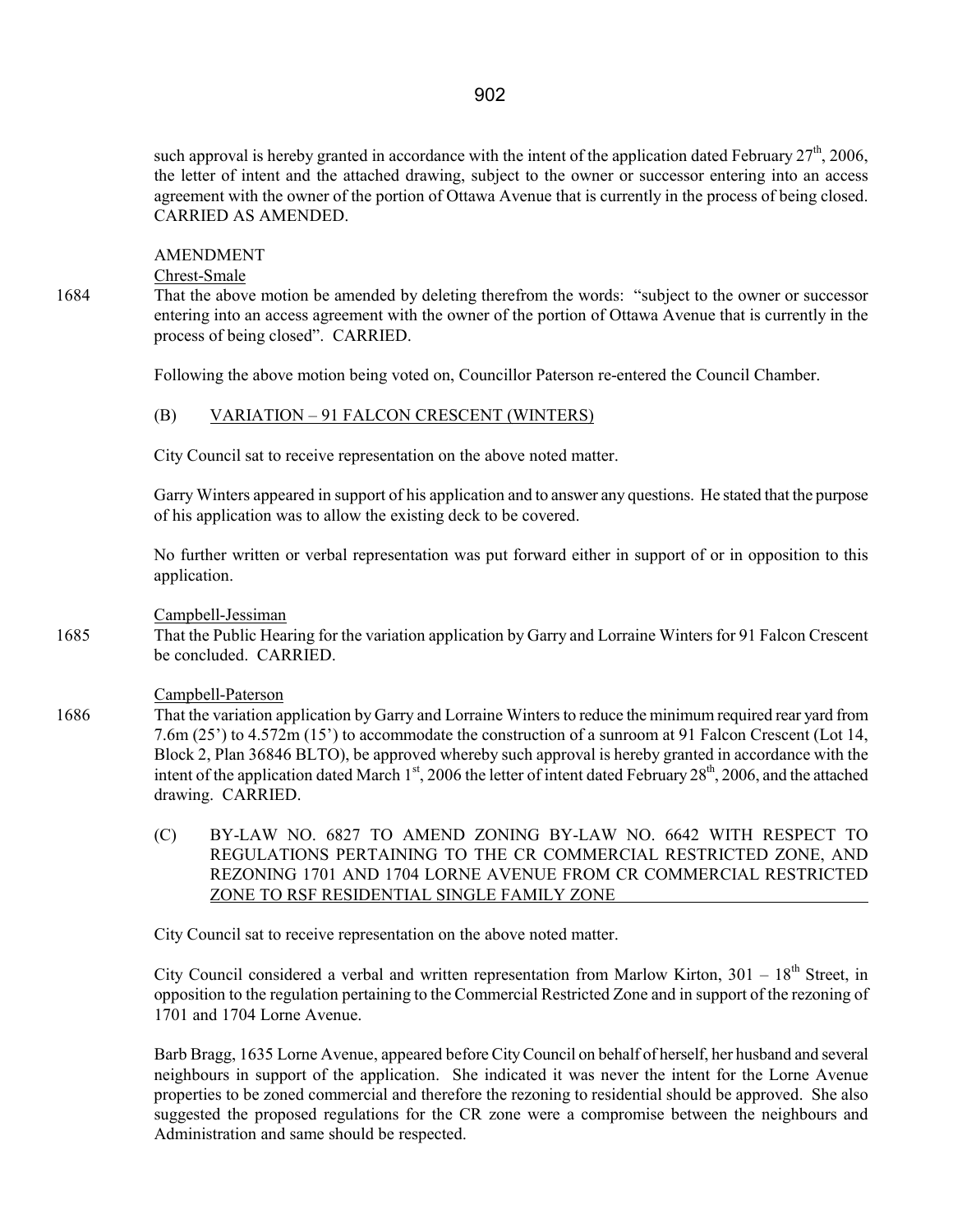No further written or verbal representation was put forward either in support of or in opposition to this application.

It was noted that this item would be dealt with further under the Order of By-laws.

#### Barletta-Brown

- 1687 That the Public Hearing regarding By-law No. 6827 to amend By-law No. 6642 with respect to regulations pertaining to the "CR" Commercial Restricted Zone and to rezone property located at 1701 Lorne Avenue (Lots 1/4, Block 51, Plan 2) and 1704 Lorne Avenue (Lots 12/15, Block 18, Plan 2) from CR Commercial Restricted Zone to RSF Residential Single Family Zone be concluded. CARRIED.
	- (D) BY-LAW NO. 6828 TO AMEND ZONING BY-LAW NO. 6642 ALLOWING SECONDARY SUITES AS A PERMITTED USE IN ALL RESIDENTIAL ZONES WITH THE EXCEPTION OF THE RMD RESIDENTIAL MOBILE/MODULAR HOME ZONE AND AMENDING THE DEFINITION OF "FAMILY"

City Council sat to receive representation on the above noted matter.

No one appeared either in support of or in opposition to the application and it was noted that this time would be dealt with further under the Order of By-laws.

#### Paterson-Smale

1688 That the Public Hearing regarding By-law No. 6828 to amend By-law No. 6642 with respect to making secondary suites a permitted use in all residential zones with the exception of the RMH Residential Modular/Mobile Home Zone, and amending the definition of "family" be concluded. CARRIED.

#### COMMUNICATIONS & PETITIONS:

 (A) PETITION FROM RESIDENTS IN THE 200 BLOCKS OF RIDEAU AND FRANKLIN STREETS AND THE 500 BLOCK OF PRINCESS AVENUE EAST REGARDING DRAINAGE ISSUES

Councillor Black presented a petition to the City Clerk from Ms. Sharon Williamson, 219 Rideau Street, signed by the residents of the 200 Blocks of Rideau and Franklin Streets and the 500 Block of Princess Avenue East, with respect to drainage issues in the area. It was requested that the petition and supporting photographs be referred to the Administration for report back to City Council in the near future.

#### COMMITTEE REPORTS:

(A) MUNICIPAL HERITAGE ADVISORY COMMITTEE FEBRUARY  $20^{TH}$ ,  $2006$ 

Brandon, Manitoba February  $20<sup>th</sup>$ , 2006

Mayor and Councillors City of Brandon

Your Municipal Heritage Committee begs leave to report as follows and submits recommendations where deemed necessary and expedient:

Committee Members: Councilor Vince Barletta, Councilor Garth Rice, Derek Eberts, Stephen Hayter, Lawrence Jones, Dave Hughes, John Everitt, Deb Walker, Bill Chester, Reg Hildebrand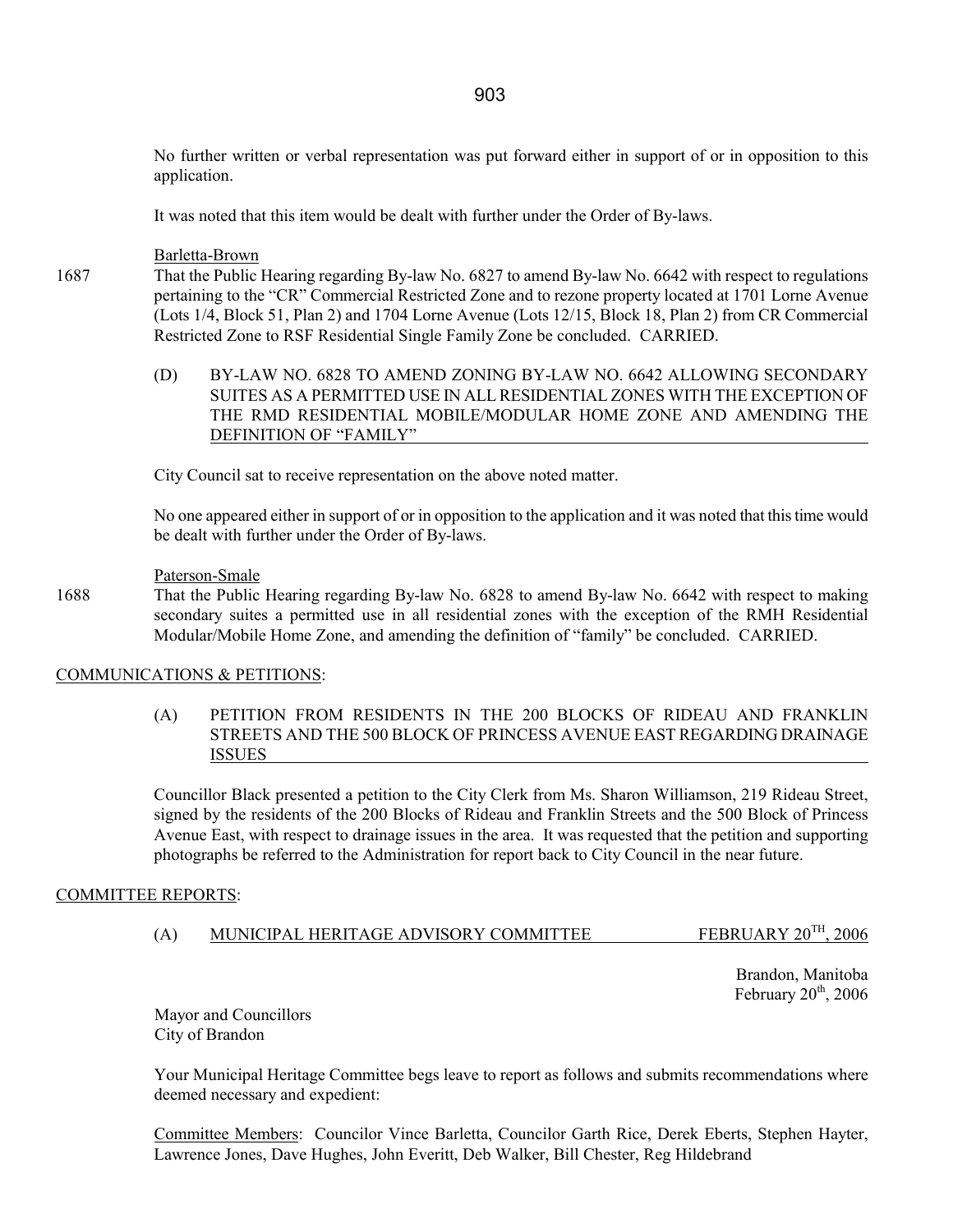Advisory Members: Brad MacKay (Fire Prevention Officer), Vic Thompson (Chief Building Inspector), Heather Ewasiuk (Heritage Resources Officer)

### (1) Induction of Brandon Greys into Manitoba Baseball Hall of Fame

City Council referred an enquiry from Councillor Black with respect to the possible commemoration of the Brandon Greys and the Mandak Baseball League by the City of Brandon to the Brandon MHAC. The Committee agreed that the Brandon Greys Baseball team and the Mandak League should be recognized with a commemorative plaque. It was agreed that an opportune time to unveil this plaque would be in conjunction with the possible attendance of Mr. Vazquez and Mr. Gibbons at the Manitoba Baseball Hall of Fame Induction Dinner to be held in June of 2006.

Funding for the plaque had been included in the 2006 Heritage Administration budget. Unfortunately, the Brandon Municipal Heritage Committee does not have the financial resources to provide transportation for Mr. Vazquez and Mr. Gibbons to Manitoba for the induction. However, it is within the Committee's means to provide assistance to these gentlemen to come to Brandon for the plaque unveiling.

### RECOMMENDATION:

It is therefore recommended that arrangements be made in conjunction with the Manitoba Baseball Hall of Fame induction ceremonies, to provide transportation from Morden, Manitoba and accommodations in Brandon to Mr. Dirk Gibbons and Mr. Armando Vazquez for the purpose of attending the unveiling of a commemorative plaque to recognize the Brandon Greys Baseball team and the Mandak League, with related expenses to be funded through the Heritage Administration budget.

Respectfully submitted,

"Councilor Vince Barletta", CHAIRPERSON

Brandon Municipal Heritage Committee

### Barletta-Rice

1689 That the report of the Municipal Heritage Advisory Committee meeting held February  $20<sup>th</sup>$ , 2006 be received. CARRIED.

### Barletta-Rice

1690 That arrangements be made in conjunction with the Manitoba Baseball Hall of Fame induction ceremonies, to provide transportation from Morden, Manitoba and accommodations in Brandon to Mr. Dirk Gibbons and Mr. Armando Vazquez for the purpose of attending the unveiling of a commemorative plaque to recognize the Brandon Greys Baseball team and the Mandak League, with related expenses to be funded through the Heritage Administration budget. CARRIED.

# (B) GRANTS REVEW COMMITTEE REPORT MARCH 22<sup>ND</sup>, 2006

Brandon, Manitoba March 22<sup>nd</sup>, 2006

Mayor and Councillors City of Brandon

Your Grants Review Committee has met and assessed all applications submitted and reports as follows, and submits recommendations where deemed necessary and expedient: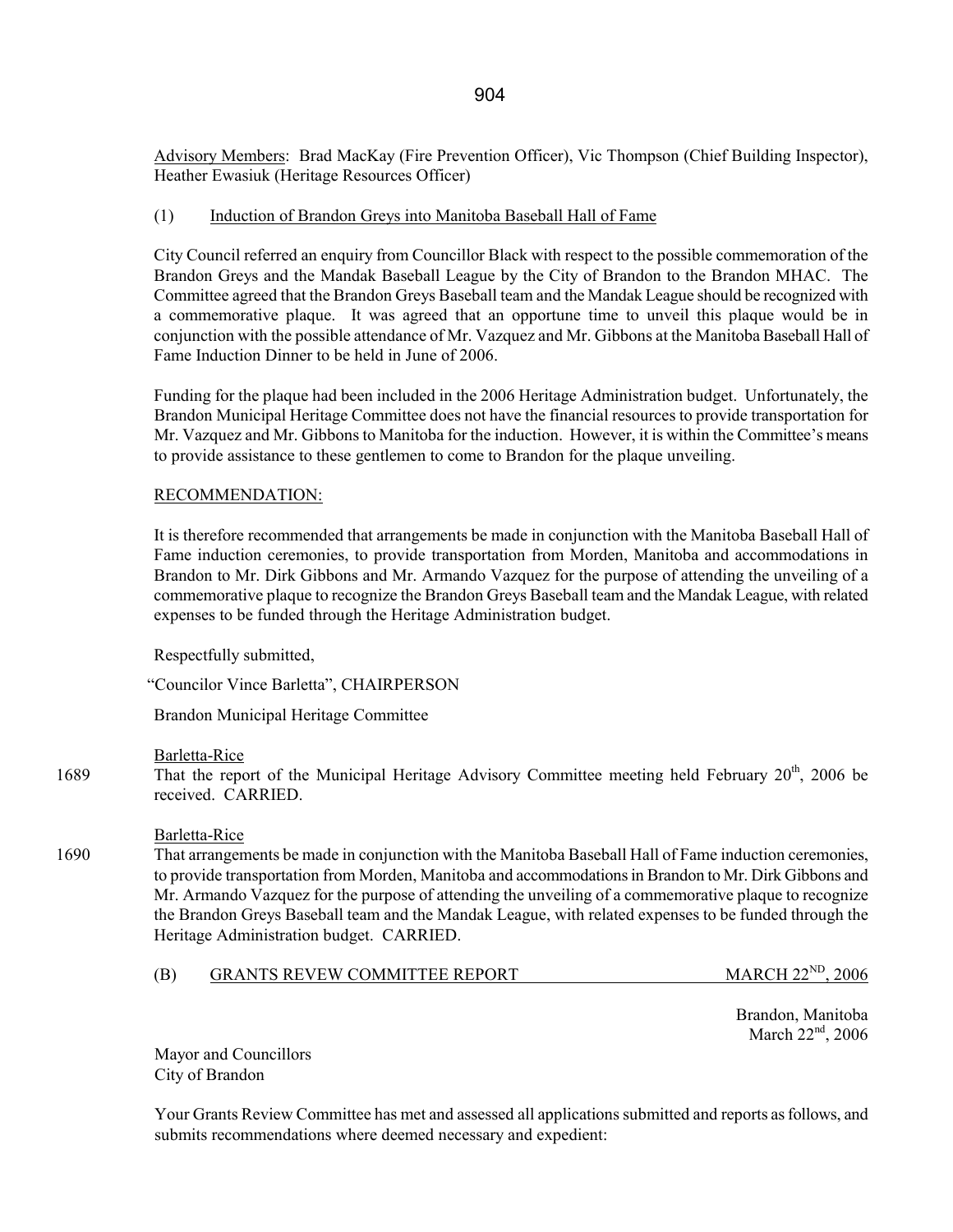The Grants Review Committee is made up of Councillor Margo Campbell, Chairperson, Councillor Murray Blight and Councillor Larry Brown.

The Grants Review Committee provides the following information:

(1) City Council makes grants to a number of service, cultural, performance and recreational organizations each year to assist them in their efforts to add to the quality of life for citizens of Brandon. The Grants Review Committee was established in 1985 to examine applications and make recommendations to Council. Applications are to be accompanied by the organization's most recent annual financial statement and by their budget for the upcoming year. Recommendations are formulated by the Committee on the basis of perceived need for the proposed program, breadth of impact in the community and financial need of the organization. (Terms of Reference - 1985)

In addition, the Committee used the following parameters in considering all applications:

- 1) Is the group funded by another government level?
- 2) Does the group apply year after year?
- 3) Does the group probably have the financial resources to fund itself?
- 4) Does the group do other fund raising? If not, should it?
- 5) Does this grant funding relate to core services of the City, i.e. recreation, youth services, social issues, etc.?
- (2) On November 8, 2005, the Committee undertook its initial screening of all applications. On November 16, 2005 interviews were held with two selected organizations. On this date, decisions on grants to be recommended to Council were finalized.
- (3) Not included in the scope of the Grants Review Committee are budgeted grants made by Council to Brandon & Area Planning District, Brandon Riverbank Inc., Western Manitoba Centennial Auditorium, YMCA - the Keystone Pool operation, the Art Gallery of Southwestern Manitoba, Westman Recycling Inc., Keystone Centre, Special Olympics, Simplot Millennium Park Loan, Canadian Mental Health Association and the Western Manitoba Regional Library Board. These grants either are part of multi-party agreements or have been designated as the prerogative of Council as a whole.
- (4) Through the grant mechanism, the City of Brandon has been able to support many local organizations whose efforts help make Brandon the caring, positive community it is. Our citizens expect that such support will be consistently and prudently offered by Council, and that requests will be evaluated carefully. The Committee wishes to convey its admiration for the groups who are doing well enough that they have found it unnecessary to apply for a City grant this year.
- (5) The total grants recommended are \$192,547. The budget amount included in the 2006 Financial Plan is \$193,315.
- (6) Following this report is a list of the grants recommended to City Council by this Committee, along with the amounts requested by each organization.

Respectfully submitted,

"Councillor Margo Campbell"

**CHAIRPERSON**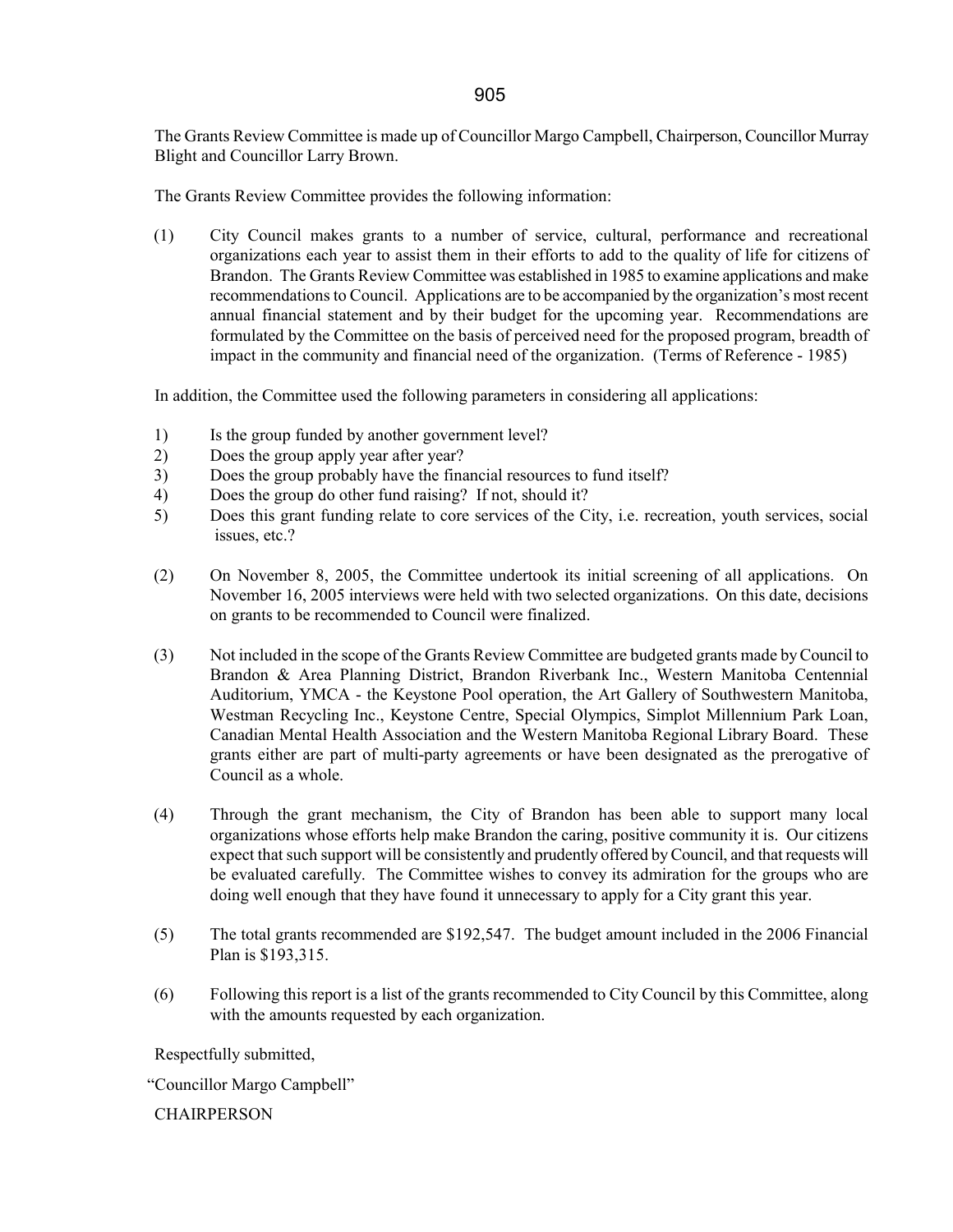Campbell-Paterson

1691 That the report of the Grants Review Committee meeting held March 22<sup>nd</sup>, 2006 be received. CARRIED.

Campbell-Brown

- 1692 That the sum of One Hundred Ninety-Two Thousand Five Hundred Forty-Seven Dollars (\$192,547.00) be distributed as grants for the year 2006 to those organizations and groups included in the List of Recommended Grant Recipients – 2006 attached to and forming part of the Grants Review Committee report dated March 22<sup>nd</sup>, 2006. CARRIED.
	- (C) JOINT TASK FORCE COMMITTEE SHOP/HOME ECONOMICS TRANSPORTATION PROPOSAL VERBAL REPORT APRIL 10<sup>TH</sup>, 2006 PROPOSAL – VERBAL REPORT

 Councillor Black provided a verbal summary of the written report provided to City Council from the Joint Task Force Committee dated April 10<sup>th</sup>, 2006 with respect to the transportation of students to shop and home economic classes for 6 school months, May  $31<sup>st</sup>$  to December  $31<sup>st</sup>$ , 2006.

#### Smale-Barletta

1693 That the report by Councillor Black on the Joint Task Force Committee dated April 10<sup>th</sup>, 2006 with respect to transportation of students to shop and home economic classes be received. CARRIED.

#### Black-Barletta

1694 That a Transit Pilot Program be implemented to provide Grades 7 and 8 students free transportation to home economics and shop classes through Brandon Transit for a six month school period starting on May  $1<sup>st</sup>$ , 2006 and ending on December 31<sup>st</sup>, 2006. CARRIED AS AMENDED.

### AMENDMENT

Brown-Paterson

1695 That the above motion be amended by deleting therefrom the word: "six" and substituting therefor the word "seven", and by deleting the words: "December 31<sup>st</sup>, 2006" and substituting therefor the words: "January" 31st, 2007". CARRIED.

#### ENQUIRIES:

### (643) EAST END WATER TOWER

 Councillor Black referred to previous enquiries with respect to the East End Water Tower and noted that several individuals were expressing an interest in its restoration. He displayed a musical water tower model that had been constructed by Mr. Watton of Brandon and enquired if people in the surrounding area could be encouraged to submit suggestions for its use.

His Worship the Mayor agreed to take this matter under advisement.

# (644) NAME FOR THE CITY DOG PARK

Councillor Paterson reported that a friend of his had arrived back in Brandon from Victoria, BC whereby in conversation, noted that Victoria had a "Barking Lot". Councillor Paterson enquired if the City could use that name for its Dog Park.

His Worship the Mayor agreed to take this matter under advisement.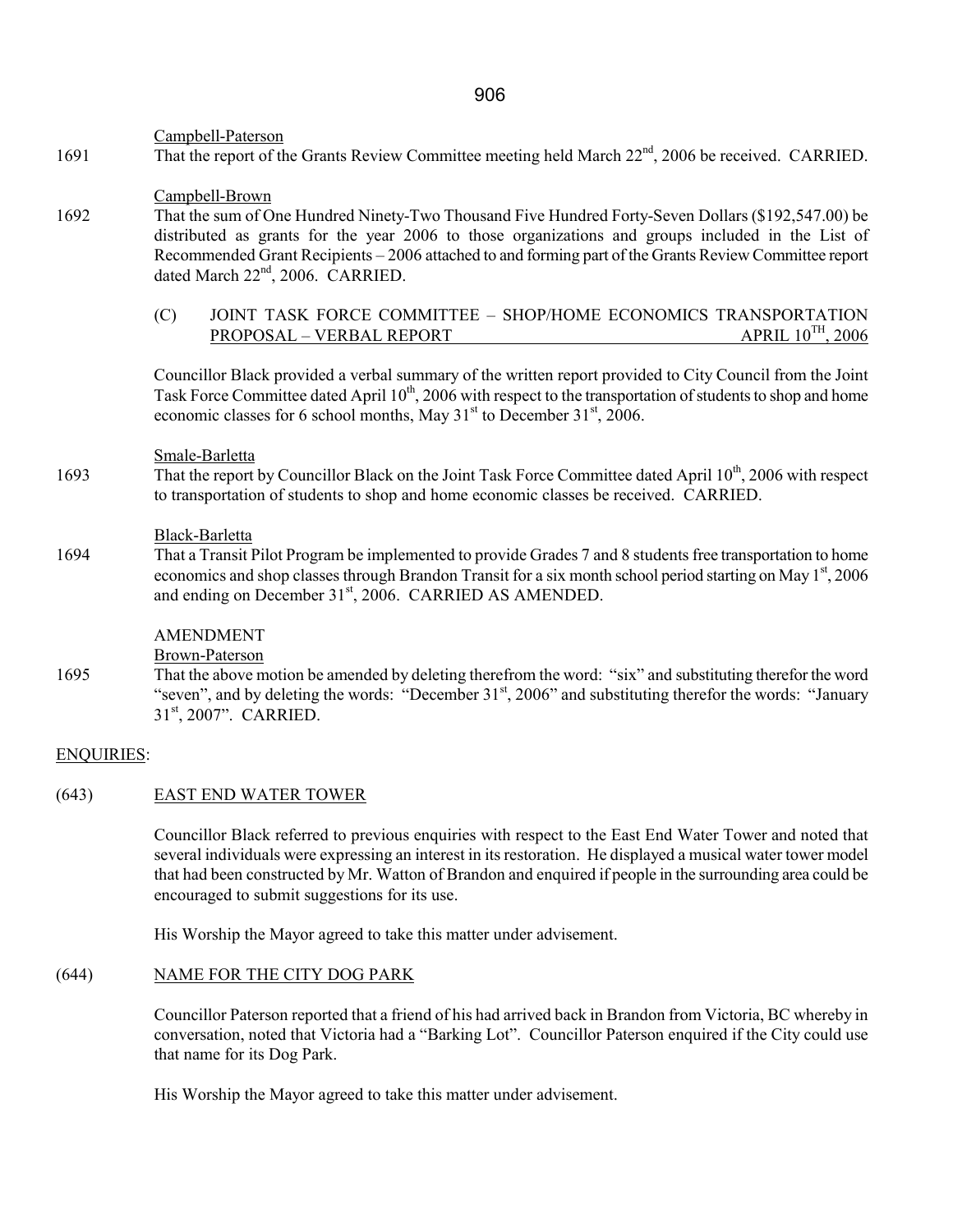### (645) MEMBERSHIP IN MID-ASSINIBOINE RIVER CONSERVATION DISTRICT

Councillor Smale referred to a decision of Council to join the Mid-Assiniboine River Conservation District and the hold that had been placed on same as a result of discussions on boundary expansion and planning services. She noted that the expansion and planning services issues were well on the way to being resolved and enquired if it would now be possible to continue the process for becoming part of the Conservation **District** 

His Worship the Mayor agreed to take this matter under advisement.

#### (646) REDUCED FEES FOR CRIMINAL CHECKS FOR NON-PROFIT ORGANIZATIONS

Councillor Jessiman referred to correspondence from Big Brothers and Sisters of Brandon with respect to requesting reduced rates for having criminal records checks completed and enquired if an update could be provided with respect the status of that request.

At the request of the Chair, the Deputy City Clerk reported that the fee reduction was included in Schedule of Fees By-law No. 6831 being considered later in the meeting.

#### (647) CONFISCATION OF LONG BARRELLED RIFLES

Councillor Jessiman announced that people were in receipt of letters from the Federal Government which stipulated that in order to maintain possession of long barrelled rifles, owners had to successfully complete a Fire Arms Safety Course. He noted the letters were carbon copied to the Brandon Police Service and he enquired why this was happening and if the police were confiscating the weapons if the required training was not completed.

His Worship the Mayor agreed to take this matter under advisement.

#### (648) IMPROVEMENTS FOR SNOW REMOVAL

Councillor Campbell referred to complaints received with respect to snow removal and enquired if over the next few months, the matter could be reviewed in an effort to improve the system.

His Worship the Mayor agreed to take this matter under advisement.

### (649) UPDATE ON FLOOD CLAIMS FROM JULY 2005

Councillor Paterson enquired if an update could be provided on the flood claims from July 2005.

His Worship the Mayor advised that the Emergency Measures Organization had responded to most claims, however not to everyone's satisfaction. He advised that the mayors and reeves from several Manitoba municipalities were still actively pursuing the Premier of Manitoba and representatives from the Federal Government to obtain a satisfactory outcome.

#### (650) UNESCO – MUNICIPALITIES AGAINST RACISM

Councillor Black referred to a decision of Council to contact UNESCO to obtain information on joining Municipalities Against Racism. He noted that a response had been received from UNESCO which required a formal motion of Council whereby same had been referred to the Administration to determine what exactly would be involved in joining the organization. Councillor Black enquired if an update could be provided.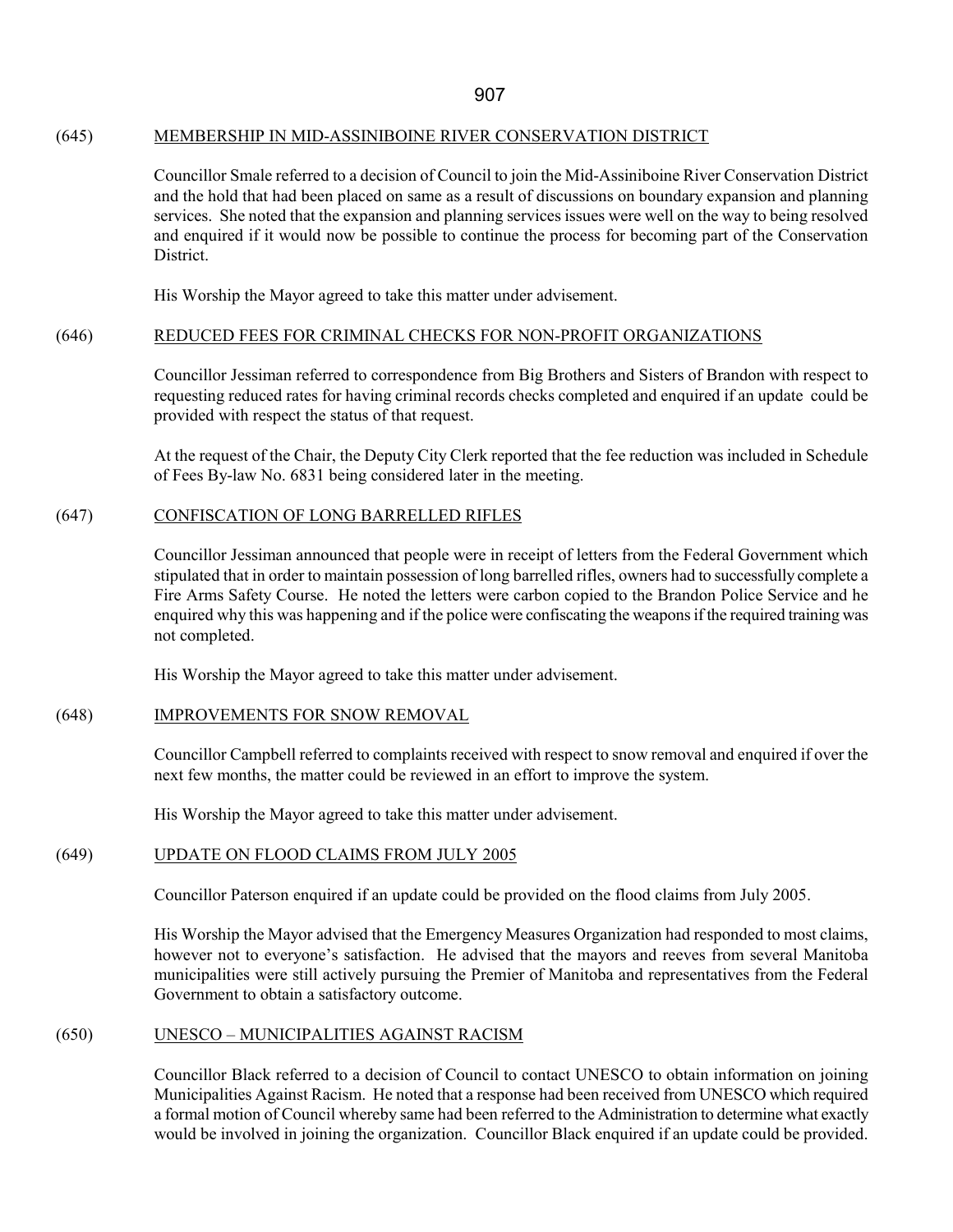His Worship the Mayor agreed to take this matter under advisement.

### (651) COUNCILLORS' INVOLVEMENT ON COMMITTEES

Councillor Black reported that he had received enquiries from constituents with respect to the requirement for Councillors to sit on various committees, many of which met during the work day or on lunch hours. The constituents enquired if Council and the Administration would work to accommodate an individual councillor's schedule to accommodate participation on such committees.

His Worship the Mayor advised that it was certainly the practice to accommodate the work schedules of Councillors whenever possible.

Following the above, His Worship the Mayor called a 10 minutes recess whereby the meeting resumed at 10:30 p.m.

#### GENERAL BUSINESS:

# (A) PARTICIPATION IN THE TRUE SPORT MOVEMENT

Considered was a report from Community Services dated March  $22<sup>nd</sup>$ , 2006 with respect to the above.

#### Rice-Brown

1696 That the Council of the City of Brandon recognize and affirm the core principles of True Sport as follows:

- Go For It Always rise to the challenge. Discover how good you can be.
- Play Fair Play honestly and obey the rules. Winning is only real when competition is fair.
- Respect Others Respect teammates, competitors and officials, both on and off the field. Win with dignity and lose with grace.
- Keep It Fun Have a good time. Keep a positive attitude and contribute to a positive atmosphere.
- Stay Healthy Respect your body. Keep in Shape. Avoid unsafe activities.
- Give Back Do something that helps your community.

and in doing so, support and endorse the True Sport concept and proclaim itself as a True Sport Community. CARRIED.

# (B) FREEDOM OF THE CITY OF BRANDON –  $1<sup>ST</sup>$  REGIMENT ROYAL CANADIAN HORSE ARTILLERY

City Council considered a report from the City Clerk dated March 21<sup>st</sup>, 2006 with respect to the above.

#### Paterson-Chrest

1697 That by Order of the Council of the City of Brandon duly assembled in session this  $10^{th}$  Day of April in the year of Our Lord Two Thousand and Six, it is hereby decreed that the Freedom of the City be conferred upon all:

Soldiers

Of

The First Regiment Royal Canadian Horse Artillery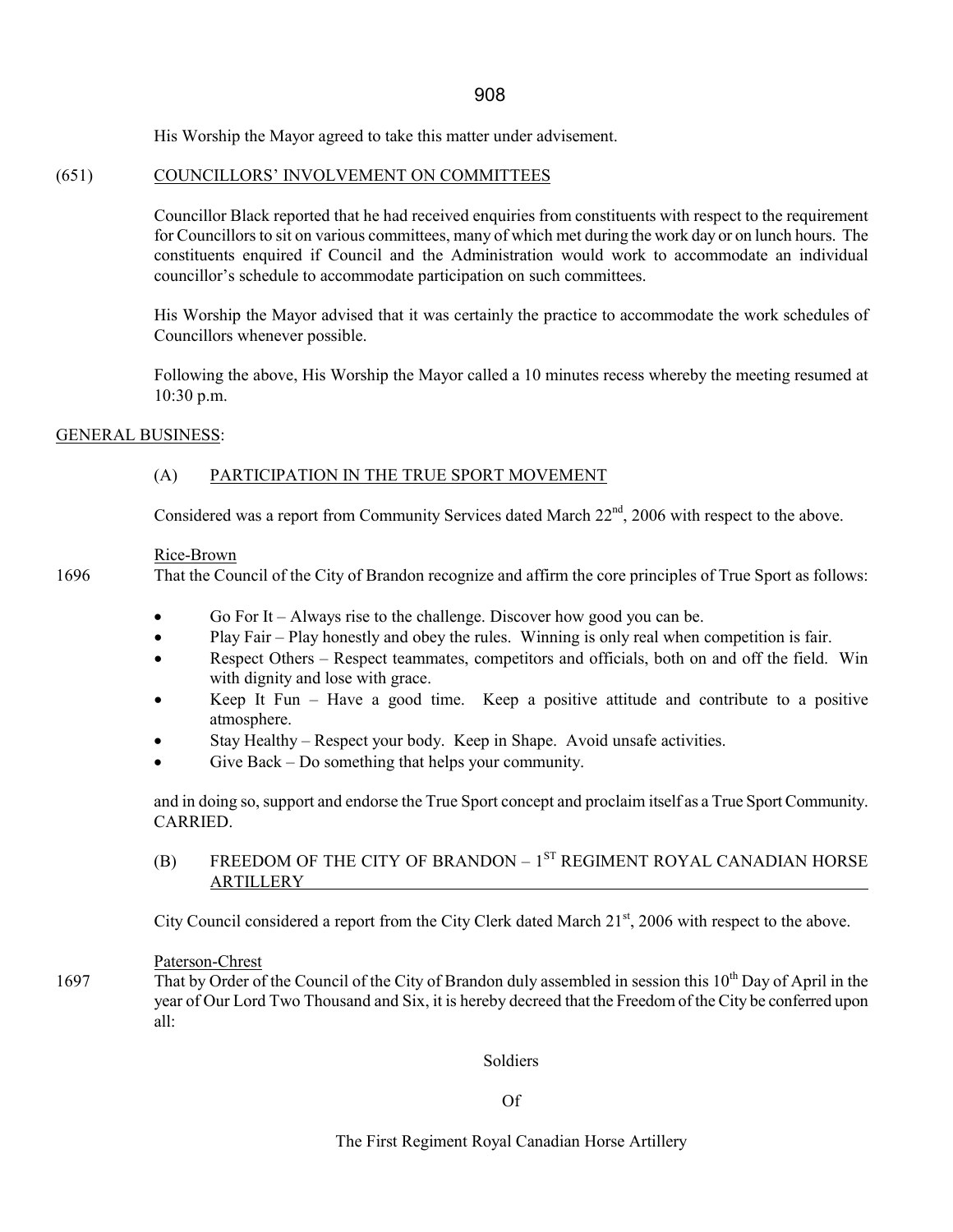in recognition of the high esteem in which all Gunners are held by the Citizens of Brandon and of their many years of loyal and devoted service to our beloved Queen and Country, we do, by these presents, confer upon you the right, honour and distinction of exercising all customary regimental privileges when parading or marching through the streets of this City on ceremonial occasions and in particular, The Freedom of the City of Brandon Parade to be held September 30<sup>th</sup>, 2006. CARRIED.

### (C) CONSENT FORM – FEDERATION OF CANADIAN MUNICIPALITIES BOARD OF DIRECTORS ELECTION

Submitted for consideration was a report from the City Clerk dated April  $7<sup>th</sup>$ , 2006 with respect to the above.

### Brown-Black

1698 That the City of Brandon assume the cost of Councillor D. Jessiman attending meetings of the Federation of Canadian Municipalities' National Board of Directors in the event he is elected to said Board. CARRIED.

### (D) APPOINTMENT OF YOUTH MEMBER ON COUNCIL

Considered was a report from the City Clerk dated March 15<sup>th</sup>, 2006 with respect to the above.

### Blight-Smale

- 1699 That a youth member be appointed to sit on City Council and to participate in its deliberations at all of its meetings open to the public on a trial basis commencing in the first week of September, 2006 and ending in the last week of August, 2007 whereby the youth member shall:
	- (i) be less than 18 years of age or enrolled as a full-time student in a school;
	- (ii) be a resident of the City of Brandon;
	- (iii) not be counted for the purpose of determining a quorum or deciding a vote of City Council; and

(iv) be selected on a rotating basis from an eleven member Youth Council. CARRIED AS AMENDED.

### AMENDMENT

Barletta-Rice

1700 That the above motion be amended by adding the following to subsection (iv):

 whereby said Council shall be comprised of two representatives each from the Brandon University Students' Union, Assiniboine Community College Students' Association and each high school student council and one member at large. CARRIED.

### (E) CONTRACT WITH INTERNATIONAL PAPER INDUSTRIES FOR RECYCLING SERVICES

Considered was a report from Councillor B. Smale dated April 3<sup>rd</sup>, 2006 in accordance with her notice of motion given at the March  $28<sup>th</sup>$ , 2006 meeting of City Council.

### Smale-Barletta

1701 That a report on the contract with International Paper Industries for recycling services be brought back to Council for information. LOST.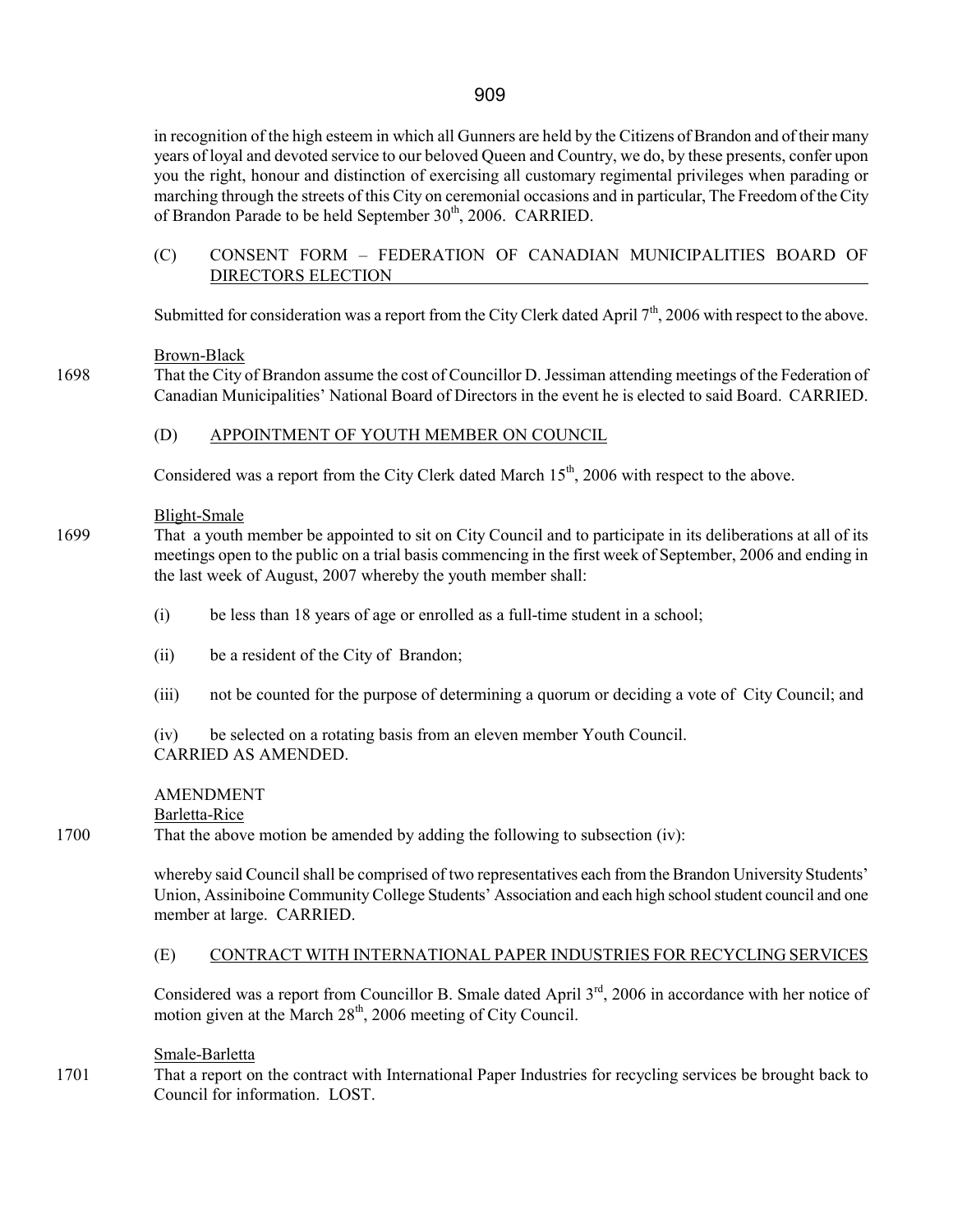### (F) FINANCIAL SUPPORT – MANITOBA BASEBALL HALL OF FAME

Considered was a report from Councillor E. Black dated April 3<sup>rd</sup>, 2006 in accordance with his notice of motion given at the March  $28<sup>th</sup>$ , 2006 meeting of City Council.

### Black-Rice

1702 That the City of Brandon offer to the Manitoba Baseball Hall of Fame to pay one-half of the costs of bringing Dirk Gibbons and Armando Vazquez to the Manitoba Hall of Fame Induction Ceremony to be held in Morden, Manitoba on June 3<sup>rd</sup>, 2006 and their subsequent trip to Brandon for the commemoration of their role with the Brandon Greys 1948-1951 team;

> and further, that the City of Brandon purchase a table at the Manitoba Baseball Hall of Fame induction dinner to be held June 3<sup>rd</sup>, 2006 for members of Council and/or City staff to attend the induction of the 1948-1951 Brandon Greys Baseball Team into the Manitoba Baseball Hall of Fame. CARRIED AS AMENDED.

### AMENDMENT

Smale-Barletta

1703 That the above motion be amended by deleting the second paragraph in its entirety to be considered as a separate motion. CARRIED.

### AMENDMENT

Chrest-Smale

1704 That Motion No. 1702 be amended by deleting therefrom the words: "to pay one-half of the costs of" and substituting therefor the words: "the sum of \$1,000 to assist in". CARRIED.

#### Black-Paterson

1705 That the City of Brandon purchase a table at the Manitoba Baseball Hall of Fame induction dinner to be held June 3<sup>rd</sup>, 2006 for members of Council and/or City staff to attend the induction of the 1948-1951 Brandon Greys Baseball Team into the Manitoba Baseball Hall of Fame. CARRIED.

### (G) REVIEW OF REMEDIATION MEASURES FOR SITE OF PROPOSED FIRE HALL

Considered was a report from Councillor E. Black dated April 3<sup>rd</sup>, 2006 in accordance with his notice of motion given at the March  $28<sup>th</sup>$ , 2006 meeting of City Council.

### Black-Paterson

- 1706 That a person or persons with expertise and knowledge related to environmental health and the health and safety considerations that must be addressed in the evaluation of contaminated sites, be employed to review the report and other materials that informed City Council in making its decision regarding the construction of a Fire Hall on the Weiss/Imperial Oil property located at 1<sup>st</sup> Street and Rosser Avenue with the following objectives:
	- (i) to determine a proper evaluation of the extent of contamination and identify the precise nature of the measures required to remedy the situation in determining whether or not all of the tests required have been completed; and
	- (ii) to determine whether the remediation measures that have been developed will in fact, remedy the site so that the Fire Hall is safe and healthy for the people who will be required to work there. CARRIED.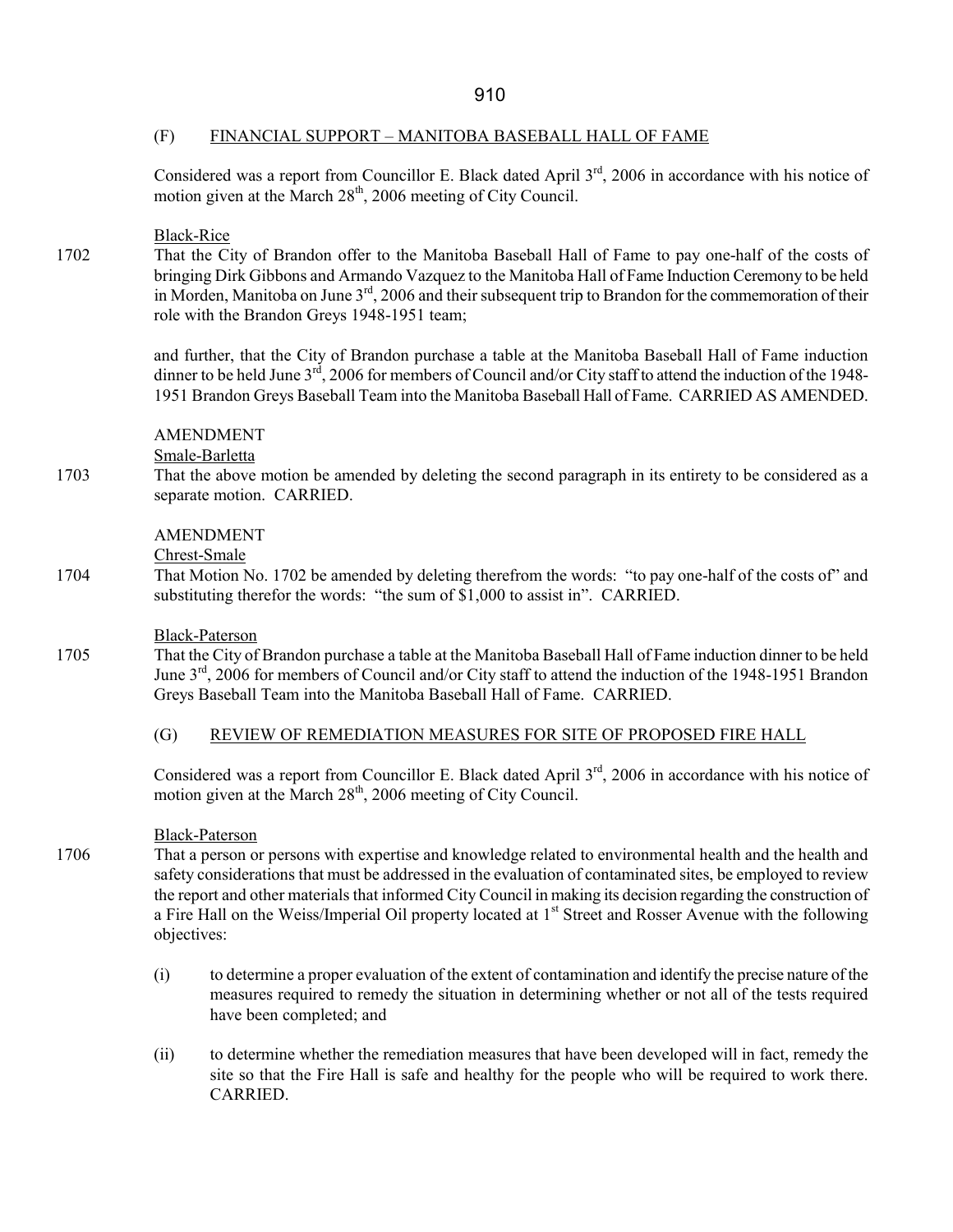### (H) NEW FIRE STATION

Submitted for consideration was a report from the City Clerk dated March 31<sup>st</sup>, 2006 regarding an intended motion by Councillor Rice with respect to the above. It was noted that Councillor Rice was bringing this motion forward in accordance with his notice given at Council's March 28<sup>th</sup>, 2006 meeting.

The City Clerk indicated that Councillor Rice's motion should be dealt with as three separate motions. He explained that the first motion should deal with the reconsideration of Council's decision to locate the new fire station at 1<sup>st</sup> Street and Rosser Avenue East; the second motion to find an alternate location could only proceed if the original motion was reconsidered and defeated and the third motion for the complete clean-up of the 1st Street and Rosser Avenue East site would require a notice to be given from one meeting to another to reconsider Council's decision for a partial clean-up of the site.

#### Rice-Black

That pursuant to Subsection 139(1) of The Municipal Act and in accordance with my notice of motion given at the meeting of City Council held March 28<sup>th</sup>, 2006, I hereby move that in view of the continuing concerns about the safety and health implications of constructing a Fire Station or a Public Safety Building on the former Weiss/Imperial Oil property at the corner of 1<sup>st</sup> Street and Rosser Avenue East be it resolved that City Council reconsider the vote on Motion No. 1602 of the Special Meeting of City Council held March  $13<sup>th</sup>$ , 2006 with respect to the site for the construction of the protective services facility. NOT VOTED ON.

#### Paterson-Smale

1707 That the motion of reconsideration of Council's decision of March 13<sup>th</sup>, 2006 with respect to the construction of a Public Safety Building or Fire Station at 1<sup>st</sup> Street and Rosser Avenue East as moved by Councillor Rice be tabled to the first regular meeting of City Council following receipt of the Peer Review Report on the remediation measures for the site at the above location. CARRIED.

### BY-LAWS:

### NO. 6802 - TO AMEND COMPLIANCE BY-LAW NO. 6664 TO PROVIDE A MORE EFFECTIVE MEANS FOR ENSURING COMPLIANCE WITH CITY OF BRANDON BY-LAWS

It was noted that this by-law had received first reading at the March  $28<sup>th</sup>$ , 2006 meeting of City Council.

Black-Brown

1708 That By-law No. 6802 to amend Compliance By-law No. 6664 with respect to providing a more effective means for ensuring compliance with City of Brandon by-laws, be read a second time. CARRIED.

#### Black-Jessiman

1709 That this by-law be read a third and final time. CARRIED.

In accordance with Section 137 of The Municipal Act, a recorded vote was taken on the motion to give Bylaw No. 6802 third reading.

| <b>FOR</b>                 | <b>AGAINST</b> |
|----------------------------|----------------|
| His Worship Mayor Burgess  | Nil            |
| <b>Councillor Barletta</b> |                |
| Councillor Black           |                |
| Councillor Blight          |                |
| Councillor Brown           |                |
| <b>Councillor Campbell</b> |                |
| Councillor Chrest          |                |
| Councillor Jessiman        |                |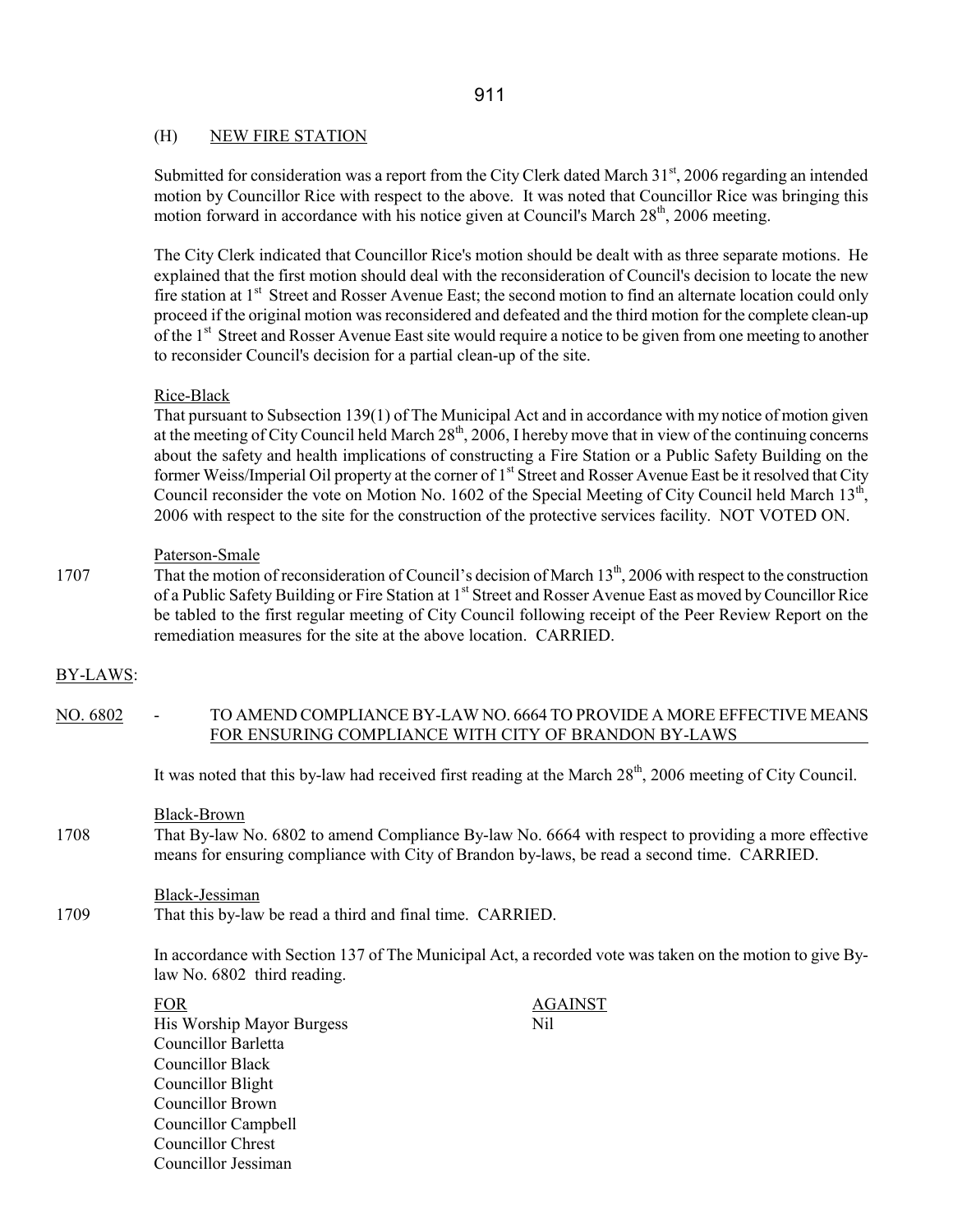Councillor Paterson Councillor Rice Councillor Smale

#### NO. 6822 - 2006 TAX LEVY BY-LAW

Considered was a report from the City Treasurer dated March  $27<sup>th</sup>$ , 2006 with respect to the above.

Blight-Brown

- 1710 That By-law No. 6822 being the 2006 Tax Levy By-law be read a first time. CARRIED.
- NO. 6823 TO AMEND TRAFFIC BY-LAW NO. 5483 REGARDING TEMPORARY SIGNS ON PUBLIC RIGHTS-OF-WAY

City Council considered a report from the General Manager of Development Services dated April 4<sup>th</sup>, 2006 with respect to the above.

#### Paterson-Jessiman

- 1711 That By-law No. 6823 to amend Traffic By-law No. 5483 with respect to temporary signs on public rightsof-way be read a first time. CARRIED.
- NO. 6827 TO AMEND ZONING BY-LAW NO. 6642 WITH RESPECT TO REGULATIONS PERTAINING TO THE CR COMMERCIAL RESTRICTED ZONE, AND TO REZONE PROPERTY LOCATED AT 1701 AND 1704 LORNE AVENUE FROM CR COMMERCIAL RESTRICTED ZONE TO RSF RESIDENTIAL SINGLE FAMILY ZONE

It was noted that this by-law had received first reading at the March  $6<sup>th</sup>$ , 2006 meeting of City Council.

#### Smale-Barletta

 That By-law No. 6827 to amend Zoning By-law No. 6642 with respect to regulations pertaining to the CR Commercial Restricted Zone and to rezone property located at 1701 and 1704 Lorne Avenue from CR Commercial Restricted Zone to RSF Residential Single Family Zone be read a second time. NOT VOTED ON.

### Smale-Barletta

1712 That the by-law be amended in subsection 1.(c), under proposed subsection 40.2(a)(9), by deleting the words: "total gross floor area" and substituting therefor, the word: "footprint". CARRIED.

#### Smale-Barletta

1713 That the by-law be further amended in subsection 1.(c), under proposed subsection 40.2(a)(4), by adding after the words: "must be clad", the words: "at least 75%", by deleting the words: "on all sides that face a street or avenue" and substituting therefor, the words: "with such to be equally distributed around the building". CARRIED AS AMENDED.

#### AMENDMENT

Chrest-Smale

1714 That the above motion be amended by deleting the words: "with such to be equally distributed around the building" and substituting therefor, the words: "on all sides that face a street or avenue". CARRIED.

### Brown-Chrest

1715 That the by-law be further amended in subsection 1.(c), under proposed subsection 40.2(a)(4), by deleting the words: "or of any existing building that is being enlarged". CARRIED.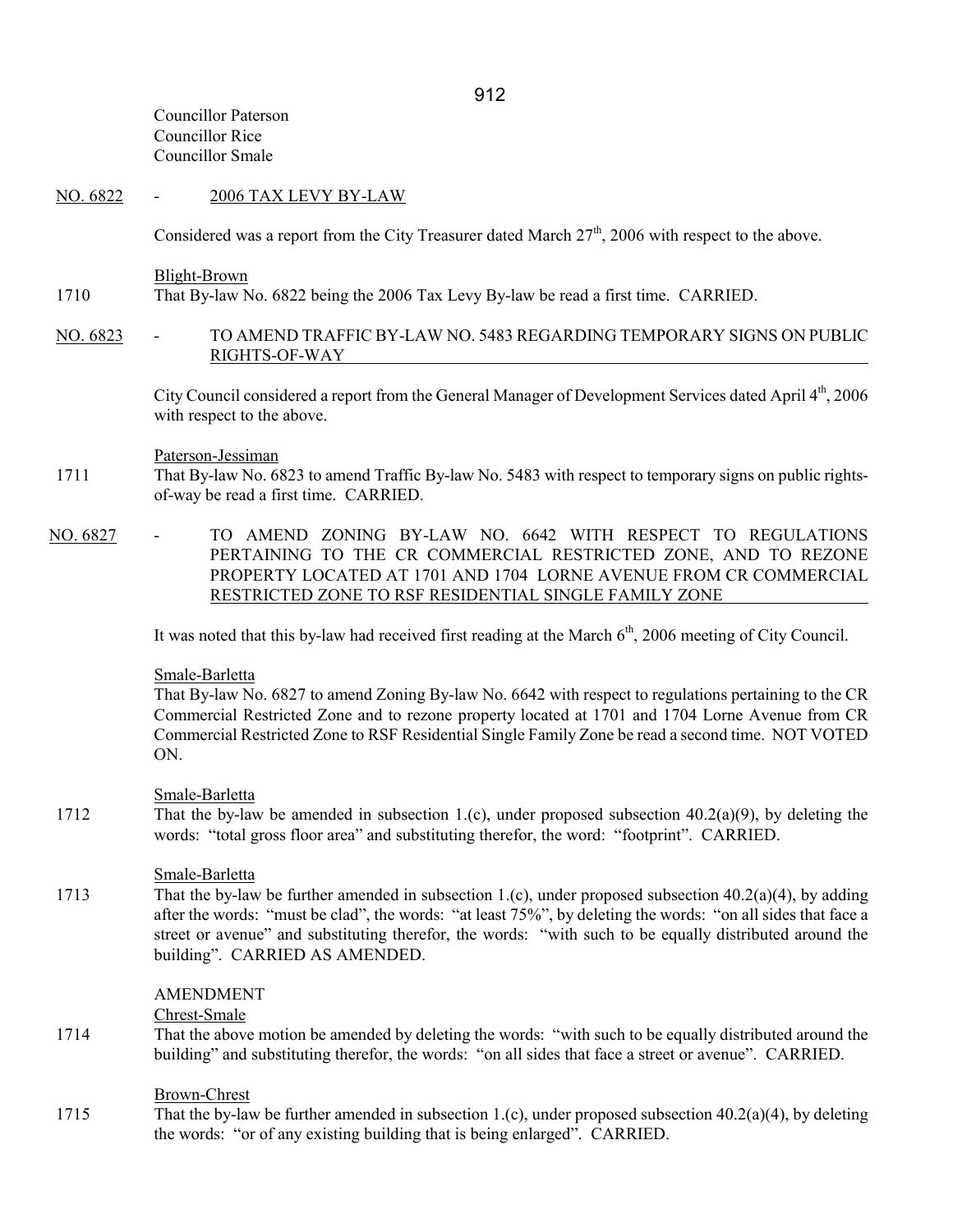Barletta-Paterson

1716 That the by-law be further amended in subsection 1.(c), under proposed subsection 40.2(a)(4), by adding after the words: "any new building", the words: "or any existing building that is being enlarged beyond 25% of the building's original footprint". LOST.

Chrest-Barletta

1717 That the by-law be further amended by deleting subsection 1.(a)(iii) in its entirety and re-numbering subsection 1.(a)(iv) as subsection 1.(a)(iii). CARRIED.

#### Barletta-Paterson

1718 That the by-law, as amended, be read a second time. CARRIED.

#### Black-Paterson

- 1719 That in accordance with Subsection 74(3) of The Planning Act, it is hereby deemed that the alterations made to Zoning Amendment By-law No. 6827 following the public hearing are minor ones that do not change the intent of the by-law and as a result, a second public hearing to receive representation on said alterations is not required. CARRIED.
- NO. 6828 TO AMEND ZONING BY-LAW NO. 6642 ALLOWING SECONDARY SUITES AS A PERMITTED USE IN ALL RESIDENTIAL ZONES WITH THE EXCEPTION OF THE RMH RESIDENTIAL MOBILE/MODULAR HOME ZONE AND AMENDING THE DEFINITION OF "FAMILY"

It was noted that this by-law had received first reading at the March  $6<sup>th</sup>$ , 2006 meeting of City Council.

#### Brown-Black

1720 That By-law No. 6828 to amend Zoning By-law No. 6642 with respect to making secondary suites a permitted use in all residential zones with the exception of the RMH Residential Modular/Mobile Home Zone, and amending the definition of "family" be read a second time. CARRIED.

At the request of Councillor Paterson, a recorded vote was taken on the above motion.

FOR AGAINST His Worship Mayor Burgess Councillor Barletta Councillor Black Councillor Chrest Councillor Blight Councillor Paterson Councillor Brown Councillor Campbell Councillor Jessiman Councillor Rice Councillor Smale

 Brown-Black 1721 That this by-law be read a third and final time. CARRIED.

> In accordance with Section 137 of The Municipal Act, a recorded vote was taken on the motion to give Bylaw No. 6828 third reading.

| FOR                       | <b>AGAINST</b>             |
|---------------------------|----------------------------|
| His Worship Mayor Burgess | Councillor Barletta        |
| Councillor Black          | Councillor Chrest          |
| Councillor Blight         | <b>Councillor Paterson</b> |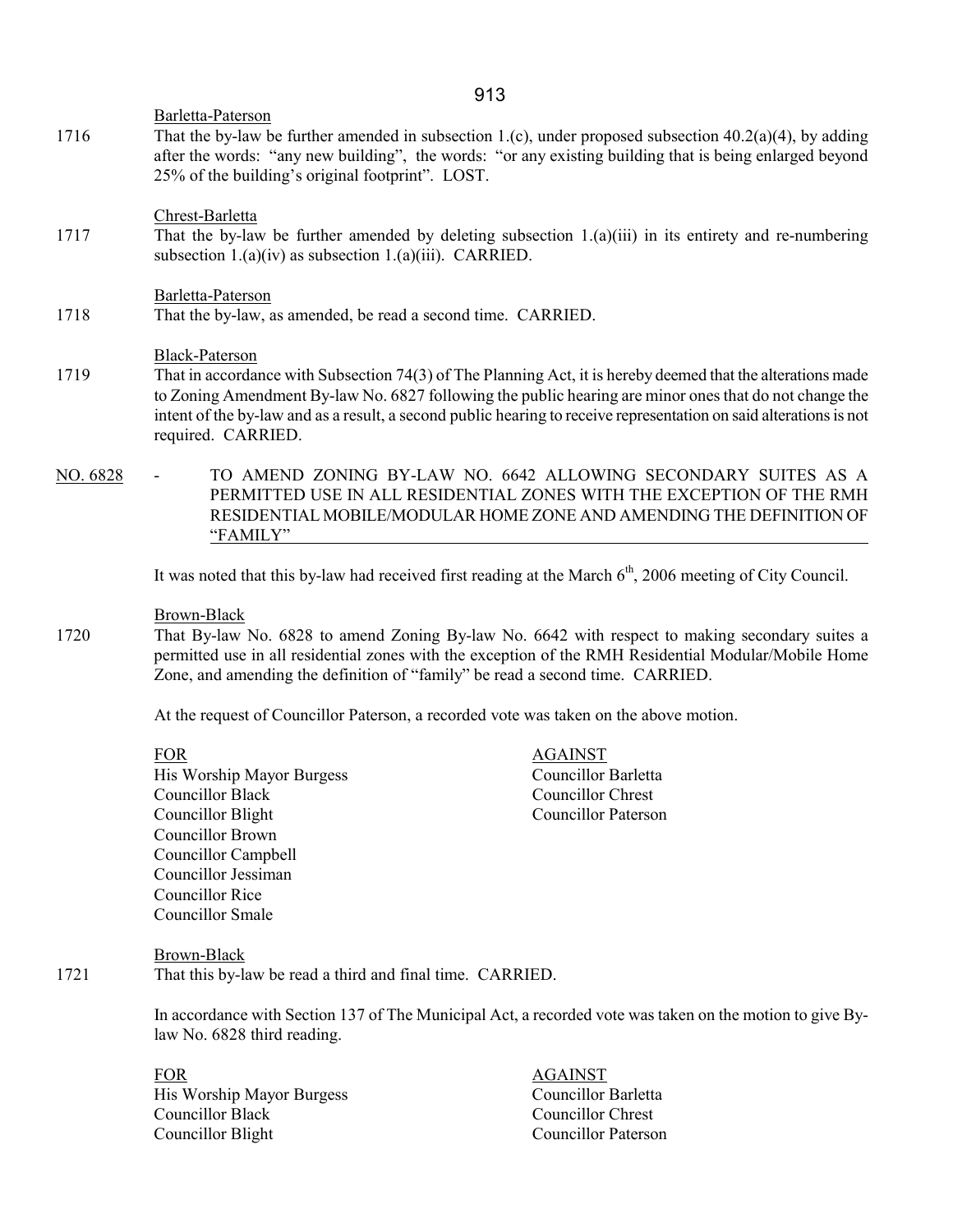Councillor Brown Councillor Campbell Councillor Jessiman Councillor Rice Councillor Smale

NO. 6830 - TO PROVIDE FOR THE REMUNERATION OF COUNCIL MEMBERS FOR THE YEAR 2007 AND SUBSEQUENT YEARS

It was noted that this by-law had received first reading at the March  $28<sup>th</sup>$ , 2006 meeting of City Council.

#### Black-Jessiman

 That By-law No. 6830, to provide for the remuneration of members of Council for the year 2007 and for each year thereafter, be read a second time. NOT VOTED ON.

 AMENDMENT Smale-Barletta 1722 That By-law No. 6830, be amended by:

- (a) deleting in the first paragraph of Section 4, the words and figure: "One Thousand Five Hundred and Forty Dollars (\$1,540.00)", and substituting therefor the words and figure: "One Thousand Seven Hundred and Fifty Dollars"; and
- (b) deleting in Subsection 4. (a), the words and figure: "Eight Hundred and Forty Dollars (\$840.00), and substituting therefor the words and figure: "One Thousand and Fifty Dollars (\$1,050.00)". CARRIED.

Smale-Barletta

1723 That By-law No. 6830, as amended, be read a second time. CARRIED.

#### Black-Paterson

1724 That this by-law be read a third and final time. CARRIED.

In accordance with Section 137 of The Municipal Act, a recorded vote was taken on the motion to give Bylaw No. 6830 third reading.

FOR AGAINST His Worship Mayor Burgess Nil Councillor Barletta Councillor Black Councillor Blight Councillor Brown Councillor Campbell Councillor Chrest Councillor Jessiman Councillor Paterson Councillor Rice Councillor Smale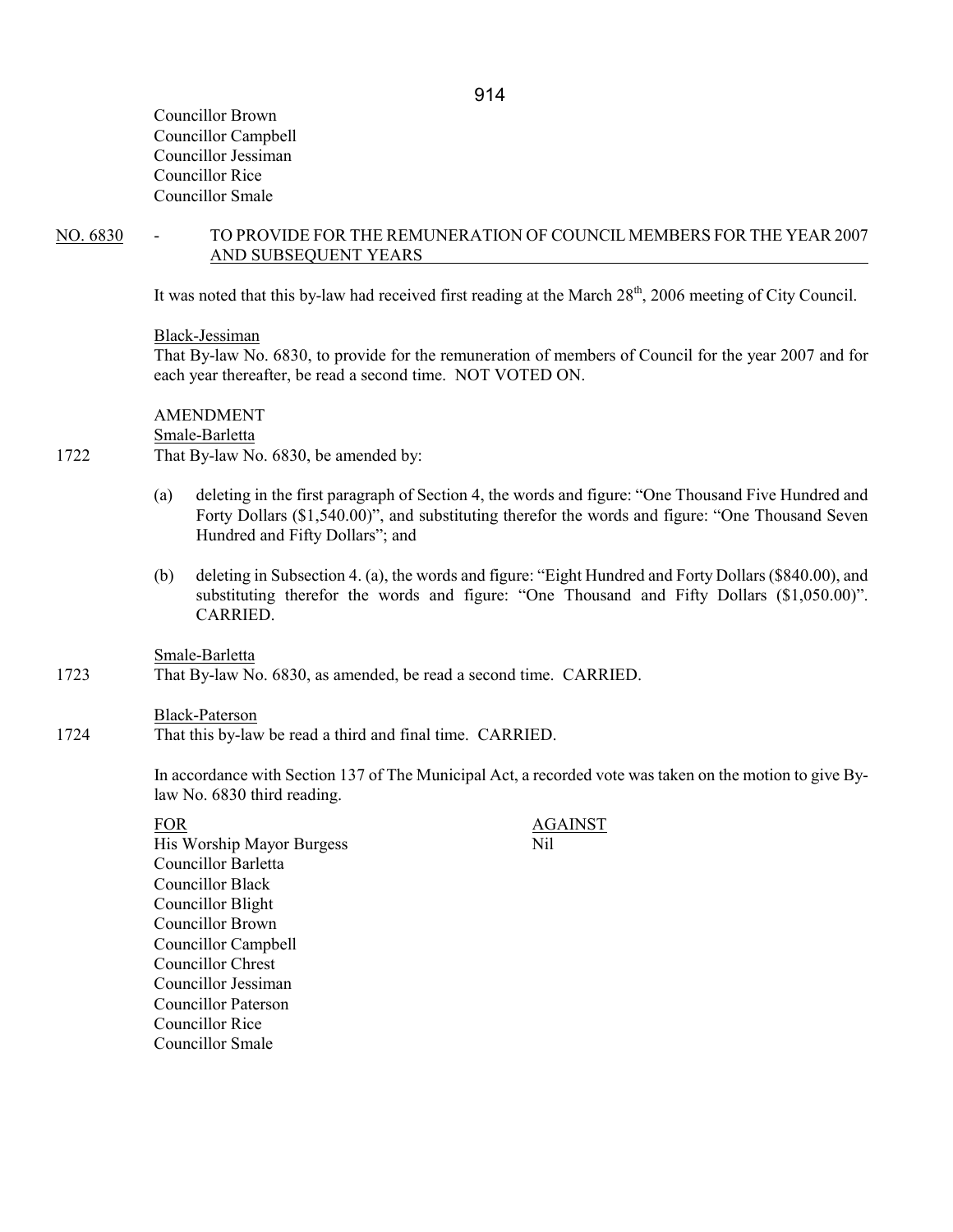| TO AMEND BY-LAW NO. 6817 BEING THE 2006 SCHEDULE OF FEES FOR SERVICES<br>AND ACTIVITIES PROVIDED BY THE CITY OF BRANDON                                                                                                                                                                                                   |
|---------------------------------------------------------------------------------------------------------------------------------------------------------------------------------------------------------------------------------------------------------------------------------------------------------------------------|
| City Council considered a report from the City Clerk's Department dated April 3 <sup>rd</sup> , 2006 with respect to the<br>above.                                                                                                                                                                                        |
| Paterson-Brown<br>That By-law No. 6831 to amend Schedule of Fees By-law No. 6817 to include changes to the Compliance<br>Fine Schedule, license fees, and various services charges be read a first time. CARRIED.                                                                                                         |
| TO AMEND BUSINESS LICENSING BY-LAW NO. 6009 TO INCLUDE SPECIAL LICENSE<br>CONDITIONS FOR PUBLIC TRADE SHOWS                                                                                                                                                                                                               |
| Submitted for consideration was a report from the City Clerk's Department dated April 3 <sup>rd</sup> , 2006 with respect<br>to the above.                                                                                                                                                                                |
| Black-Jessiman<br>That By-law No. 6832 to amend Business Licensing By-law No. 6009 to include special license conditions<br>for public trade shows be read a first time. CARRIED.                                                                                                                                         |
| TO NAME THE EAST/WEST SERVICE ROAD ON 18 <sup>TH</sup> STREET NORTH BETWEEN<br>BRAECREST DRIVE AND CLARE AND BELL AVENUES                                                                                                                                                                                                 |
| It was noted that this by-law had received first reading at the March 28 <sup>th</sup> , 2006 meeting of City Council.                                                                                                                                                                                                    |
| Paterson-Blight<br>That By-law No. 6834 to name the East/West service road on 18 <sup>th</sup> Street North between Braecrest Drive and<br>Clare and Bell Avenues, be read a second time. CARRIED.                                                                                                                        |
| Paterson-Blight<br>That this by-law be read a third and final time. CARRIED.                                                                                                                                                                                                                                              |
| In accordance with Section 137 of The Municipal Act, a recorded vote was taken on the motion to give By-<br>law No. 6834 third reading.                                                                                                                                                                                   |
| <b>FOR</b><br><b>AGAINST</b><br>Nil<br>His Worship Mayor Burgess<br><b>Councillor Barletta</b><br><b>Councillor Black</b><br><b>Councillor Blight</b><br><b>Councillor Brown</b><br><b>Councillor Campbell</b><br><b>Councillor Chrest</b><br>Councillor Jessiman<br><b>Councillor Paterson</b><br><b>Councillor Rice</b> |
|                                                                                                                                                                                                                                                                                                                           |

Councillor Smale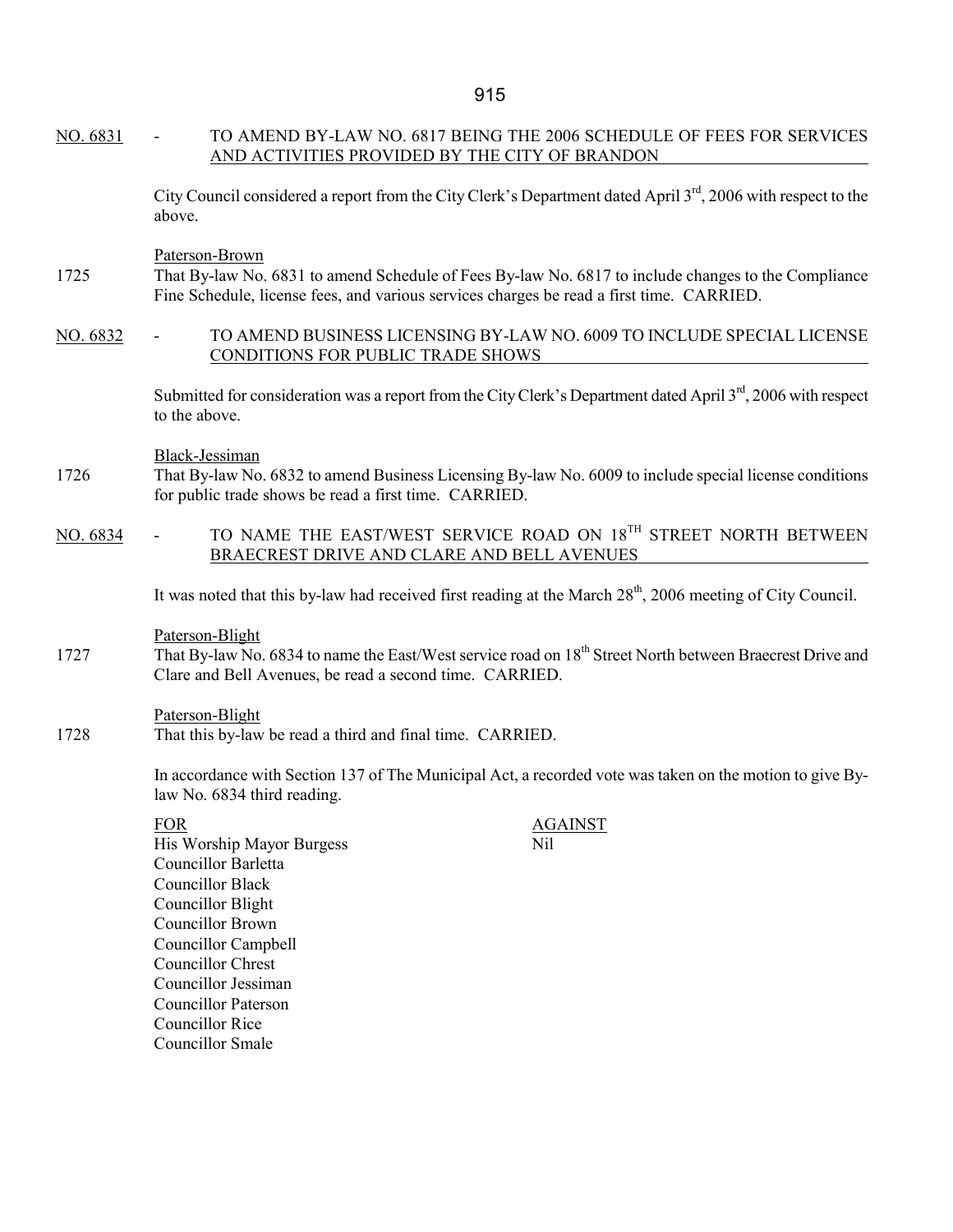NO. 6835 - TO CLOSE AND CONVEY A PORTION OF THE NORTH/SOUTH LANE AND THE EAST/WEST LANE TO 4<sup>TH</sup> STREET AND OPEN AN EAST/WEST LANE TO 3<sup>RD</sup> STREET IN BLOCK 32, PLAN 2

> Considered was a report from the General Manager of Development Services dated March 31<sup>st</sup>, 2006 with respect to the above.

Barletta-Smale

- 1729 That By-law No. 6835 to close and convey that portion of the North/South lane and the East/West lane to 4<sup>th</sup> Street and to open an East/West lane to 3<sup>rd</sup> Street in Block 32, Plan 2 be read a first time. CARRIED.
- NO. 6836 TO PROVIDE FOR THE BORROWING OF FUNDS FOR THE REMEDIATION OF PROPERTY AT 1<sup>ST</sup> STREET AND ROSSER AVENUE AND THE CONSTRUCTION OF A FIRE STATION AND COMMUNICATIONS CENTRE BY THE ISSUE AND SALE OF DEBENTURES

City Council considered a report from the City Treasurer dated April 3<sup>rd</sup>, 2006 with respect to the above.

#### Brown-Black

 That By-law No. 6836 to provide for the borrowing of funds by the issue and sale of debentures in the amount of  $$8,672,000$  to be used for the remediation of the property located at the northeast corner of  $1<sup>st</sup>$ Street and Rosser Avenue and the construction of a Fire Station and Communication Centre be read a first time. NOT VOTED ON.

#### Paterson-Barletta

- 1730 That By-law No. 6836 to provide for the borrowing of funds by the issue and sale of debentures in the amount of  $$8,672,000$  to be used for the remediation of the property located at the northeast corner of  $1<sup>st</sup>$ Street and Rosser Avenue and the construction of a Fire Station and Communication Centre be tabled to the first regular meeting of City Council following receipt of the Peer Review Report on the project. CARRIED.
- NO. 6837 TO PROVIDE FOR THE BORROWING OF FUNDS FOR THE PURCHASE OF THE MATERIALS RECYCLING FACILITY AND ASSOCIATED EQUIPMENT BY THE ISSUE AND SALE OF DEBENTURES

City Council considered a report from the City Treasurer dated April 3<sup>rd</sup>, 2006 with respect to the above.

#### Paterson-Brown

1731 That By-law No. 6837 to provide for the borrowing of funds by the issue and sale of debentures in the amount of \$2,656,000 to be used for the purchase of the Materials Recycling Facility and associated recycling equipment be read a first time. CARRIED.

### NO. 6838 - TO AMEND PESTICIDE BY-LAW NO. 6825 REGARDING REQUIREMENTS FOR THE BRANDON PESTICIDE NOTIFICATION REGISTRY

Considered was a report from the City Clerk's Department dated April 3<sup>rd</sup>, 2006 with respect to the above.

Black-Jessiman

1732 That By-law No. 6838 to amend Pesticide By-law No. 6725 regarding requirements for the Brandon Pesticide Notification Registry be read a first time. CARRIED.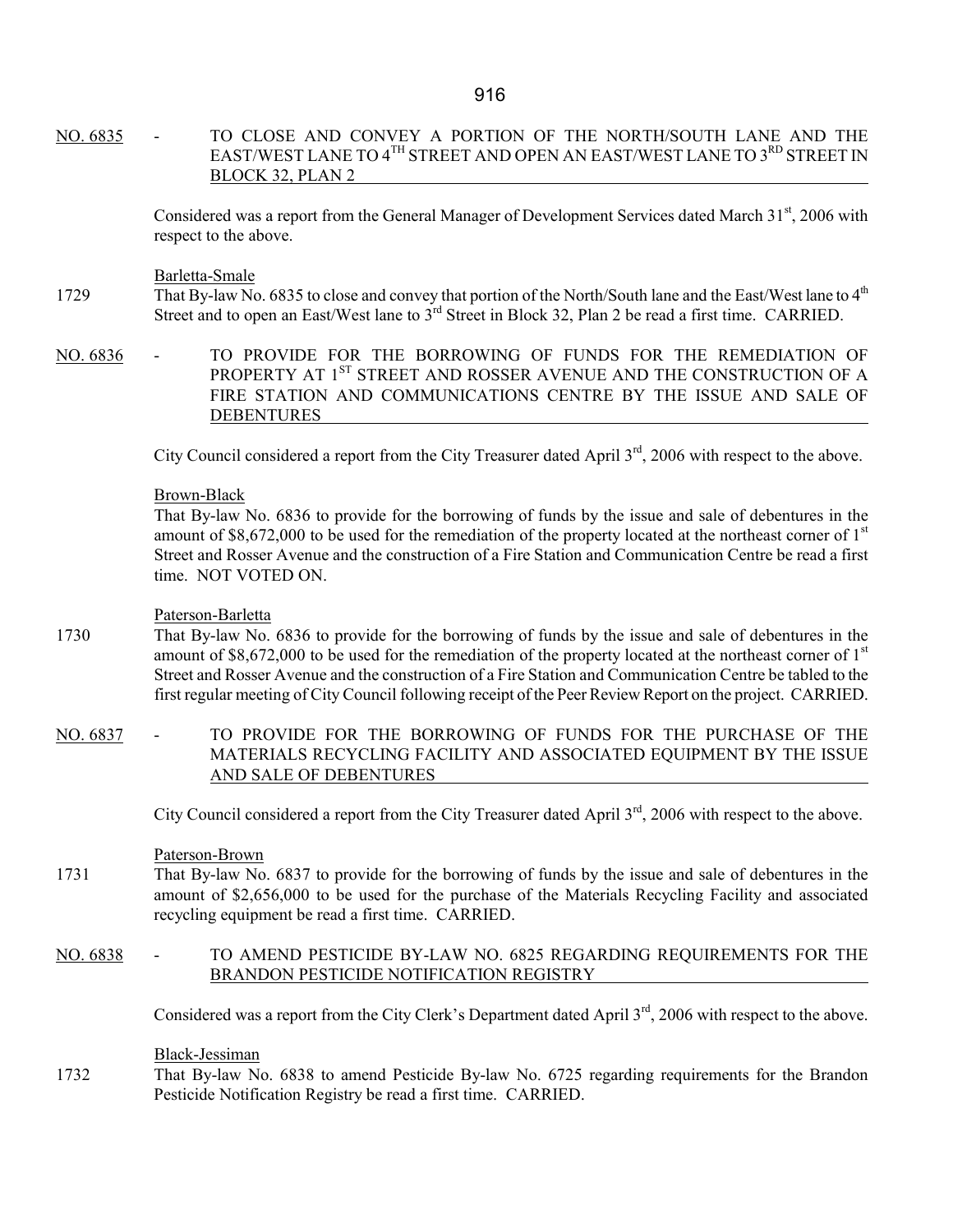# GIVING OF NOTICE:

### (A) DEPOSIT ON DRINK CONTAINERS

In accordance with Rule 60 of City Council Procedure By-law No. 6634, Councillor Black gave notice of his intent to introduce at the April  $24<sup>th</sup>$ , 2006 meeting of City Council, the following motion:

"That the Association of Manitoba Municipalities be requested to petition the Province of Manitoba to establish a 10¢ deposit on all drink containers in this province and create the infrastructure required to ensure the processing of containers on which deposits are paid and the payment of deposits to individuals who bring in the containers."

### (B) MEMORANDUM OF UNDERSTANDING WITH PROVINCE OF MANITOBA REGARDING EMPLOYMENT OPPORTUNITIES

In accordance with Rule 60 of City Council Procedure By-law No. 6634, Councillor Rice gave notice of his intent to introduce at the April  $24<sup>th</sup>$ , 2006 meeting of City Council, the following motion:

"That the City of Brandon enter into a Memorandum of Understanding with the Province of Manitoba with respect to employment opportunities and assisting social assistance recipients find perspective employers in the community."

### ANNOUNCEMENTS:

### COMMUNITY MEETING

Councillor Paterson announced that he and Councillor Blight were working in conjunction with MTS with respect to a proposed cell phone tower in the west end. He advised that the proposed site for the tower was the southwest corner of the building between the building and the railway track contrary to recent newspaper reports and that there would be a Community Informational Meeting at 7 p.m. on Wednesday, April  $12^{th}$ , 2006 at the Recreation Centre to discuss the proposal. He extended an invitation for interested individuals to attend.

### BRANDON YOUTH HOCKEY – DIRECTORS CUP

Councillor Blight announced that the Brandon Youth Hockey Association would be hosting the Directors Cup from April 21 $^{\text{st}}$  - 23 $^{\text{rd}}$ , 2006 and that it was estimated that 750 people would be attending the event including former NHL Player Brian Walter.

### MANITOBA SOFTBALL HALL OF FAME

Councillor Blight announced that the Manitoba Softball Hall of Fame Induction Banquet would be in Brandon on May  $6<sup>th</sup>$ , 2006 at the UCT Pavilion in the Keystone Centre.

### VICTORIA WARD MEETING

Councillor Blight announced that a Victoria Ward Meeting would be held on Thursday, May 4<sup>th</sup>, 2006 at 7 p.m. in Salon 1 of the Victoria Inn.